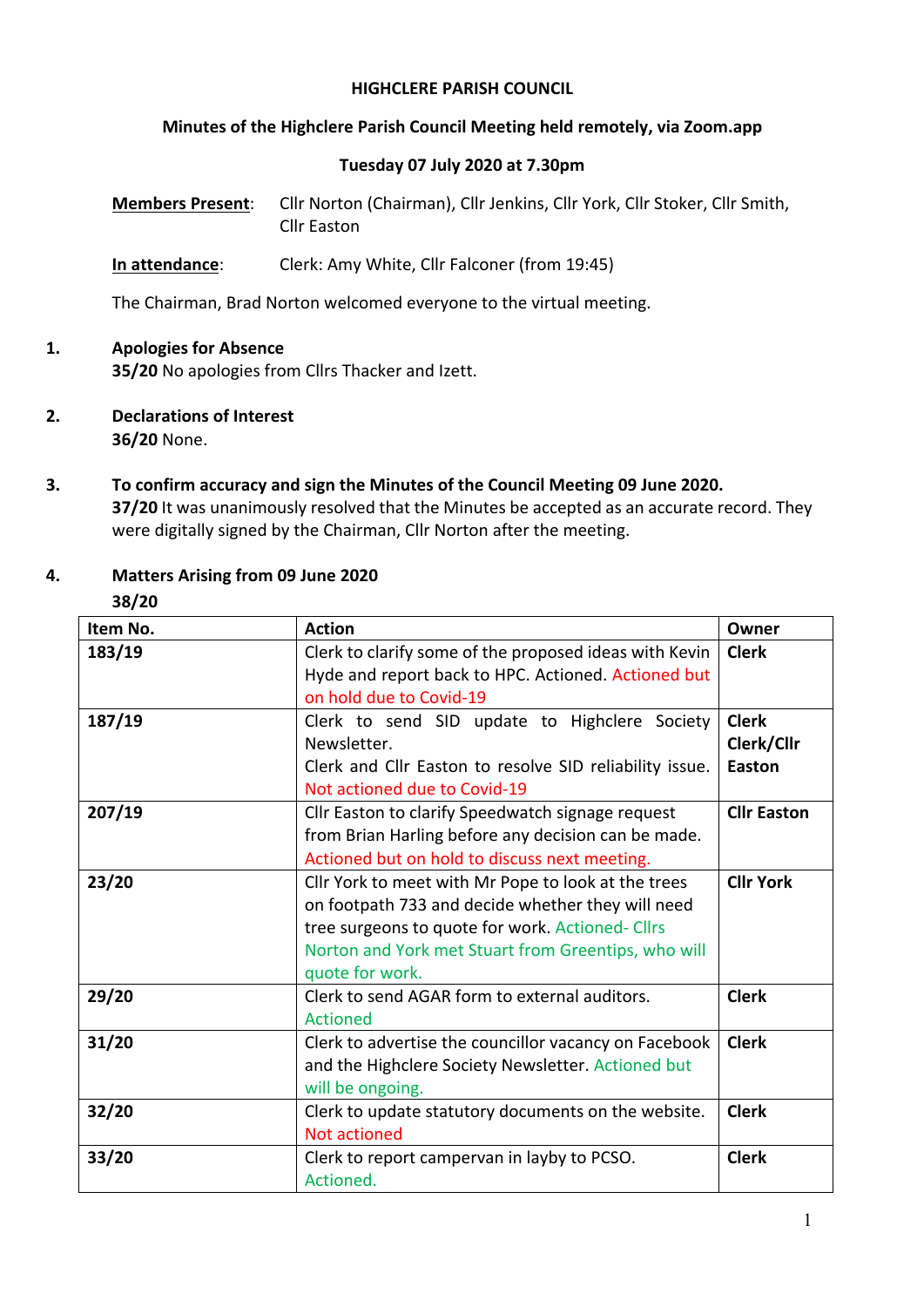## **5. Public Participation**

**39/20** No members of the public were virtually present.

## **6. Report from Cllr Graham Falconer**

**40/20** Cllr Falconer reported that Kit Malthouse MP and Cllr Ken Rhatigan of BDBC have got involved in the discussion on the Newbury Waste Recycling Centre. Bin collections are still under review, with the aim to revert to weekly collections at some point.

## **7. Newbury Waste Recycling Centre**

**41/20** Cllr Norton has been in communication with EWPC to coordinate a joint response from PCs affected by the loss of use of NWRC. Cllr Norton has submitted an FOI request to HCC to ask:

*"how much council tax is received by HCC, in total, from residents in North West Hampshire (particularly Highclere and East Woodhay wards) on an annual basis for the period of 2015 to 2020 inclusive. Please can you also inform me how much money HCC has spent on these same wards over the same period."*

**42/20** The Chairs of Ashmansworth, Newtown, Burghclere, EWPC and Highclere PCs are meeting on Monday 13<sup>th</sup> July to come up with a combined correspondence to send to HCC. Cllr Falconer is liaising with Cllrs Izett and Sanders to think of alternative solutions to the loss of use of the nearest Recycling centre in North Hants. Highclere PC is very keen to make its point of view known and would like to be kept informed of developments.

### **Actions**:

- Cllr Norton to meet with local chairs Monday 13<sup>th</sup> July 18:30 to discuss HPC position.
- Cllr Falconer to ask whether Kit Malthouse or Ken Ratighan can join the online meeting.
- Cllr Smith to speak to a BBC contact to see if issue can be publicised locally.
- Clerk to send EWPC position statement to PC to view.
- Clerk to put statement on Facebook about working collaboratively with PCs on the HWRC issue.

# **8. Roads and Transport**

**43/20:** No update this month. Cllr Easton to update PC next month on signage ideas. The SID is broken again, potentially fire damage due to being very close to the van that caught fire on the A343 near the Penwood crossroads. **Action**: Clerk to send SID off for repair.

# **9. Environment**

**44/20 Footpaths: Fallen tree on footpath 733 update:** There are a few trees that have fallen along footpath 733 and are potentially dangerous. Cllrs Norton and York have met with Greentips Tree Surgeons to obtain a quote for cutting and safe removal of the trees. Once the quote is received HPC will ascertain who is responsible for the work.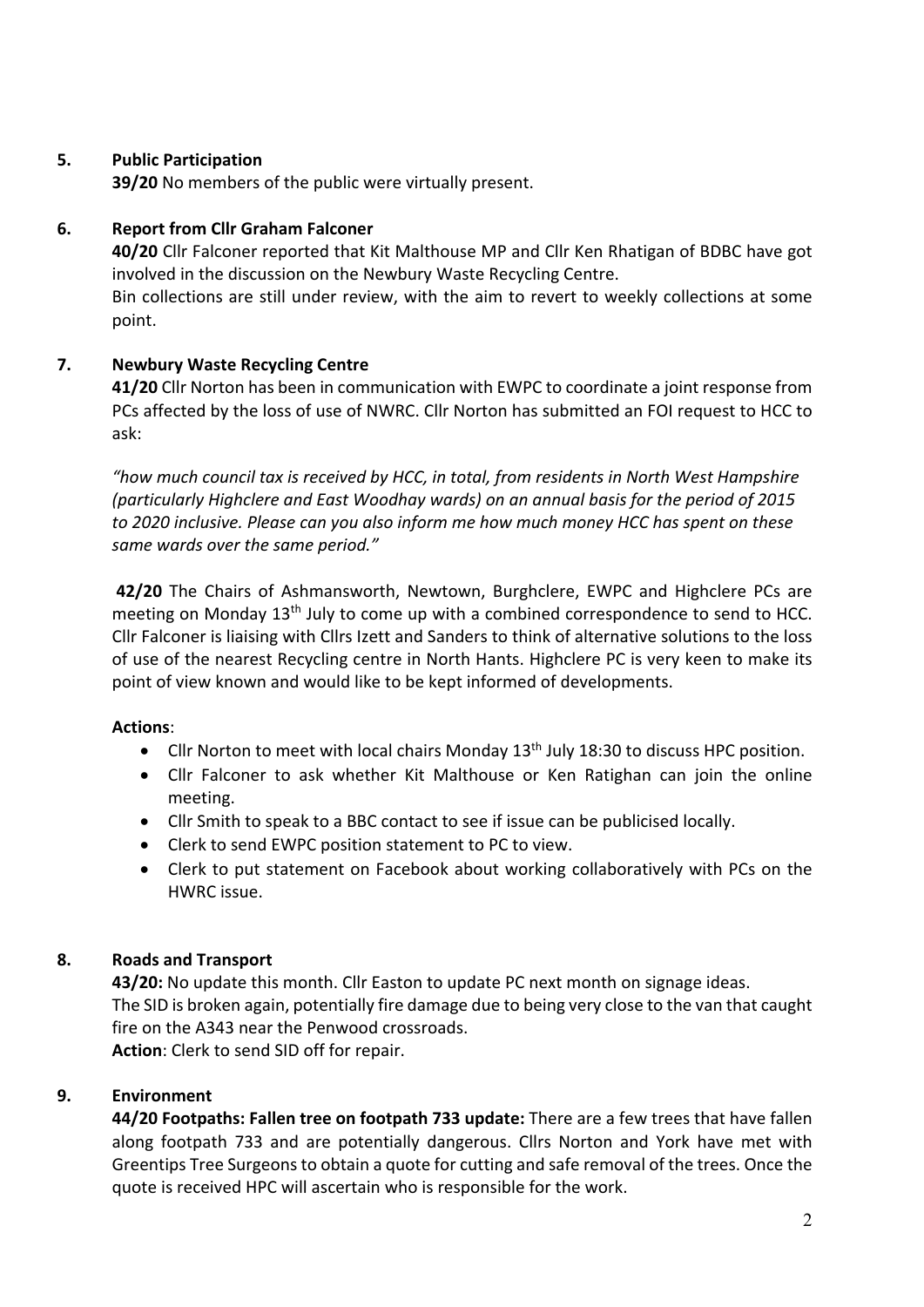### **45/20 Lengthsman**: HPC has 7.5 hours for August.

**Action:** All Cllrs to send Cllr Jenkins lengthsman tasks for Cllr Jenkins to collate and send to the Clerk for action.

### **10. Recent planning applications 46/20: T/00215/20/TPO 1 Byeways** (Feedback date 07/07/20): **No Comment**

**47/20: 20/01418/PIP Land At Griffons Court** (Feedback date 24/06/20): **Objection**: There has been no consultation with neighbours to this point and because of current Covid circumstances and private access to the land it is difficult to form an accurate view as a Parish Council. The history of this land suggests a previous application was granted for a further two properties on the site - this option has lapsed. Three houses would appear excessive and intrusive to immediate neighbours. There is also a potential dispute about the legal boundaries for the development. Added to that, extensive tree clearance in an AONB, access issues, the lack of demand for housing in Highclere, the current Local Plan and the neighbours' comments, this would appear to be an unnecessary development

**48/20: Land at Thorngrove School:** Cllr Norton has contacted the Principal of Thorngrove School after a concern over building works was raised by a Parishioner. HPC has been assured that just the car park area is being levelled for better, safer access.

**49/20: 19/02872/PIP Pirates Cottage** Cllr York has been to visit a Parishioner concerned about the current PIP, adjacent to 20/01418/PIP Land At Griffons Court. It has been agreed that there is nothing that can be done until a formal application comes in. Cllr Jenkins will, however, write to Frank Wright at BDBC re concern about the trees in between the land of both applications.

### **11. Financial Matters**

### **50/20 Accounts for Payment:**

The Clerk presented the following items for payment via email to all councillors:

| <b>Date</b><br>incurred | <b>Expenditure</b>        | <b>Purpose</b>                                   | <b>Ex VAT</b> | <b>VAT</b> | <b>Total</b> |                      |
|-------------------------|---------------------------|--------------------------------------------------|---------------|------------|--------------|----------------------|
|                         |                           |                                                  | £             | £          | £            | Online/<br>Cheque/DD |
| 08/07/2020              | <b>HMRC PAYE</b>          | Clerk Tax & NI                                   |               |            | 142.45       | online               |
| 27/07/20                | Litter Warden Salary      | <b>July Salary</b>                               |               |            | 540.64       | online               |
| 08/07/20                | Litter Warden<br>Expenses | Travel expenses for June                         | 13.95         |            | 13.95        | online               |
| 27/06/20                | Clerk's Salary            | <b>July Salary</b>                               |               |            | 725.31       | online               |
| 27/06/20                | <b>Premier Grounds</b>    | SID Move                                         | 30.00         | 6.00       | 36.00        | online               |
| 09/06/20                | Clerk's Expenses          | IONOS Mail Storage and Land<br>Registry searches | 12.00         | 0.60       | 12.60        | online               |

### **Accounts for Payment 08/07/2020**

**Total: 1470.95**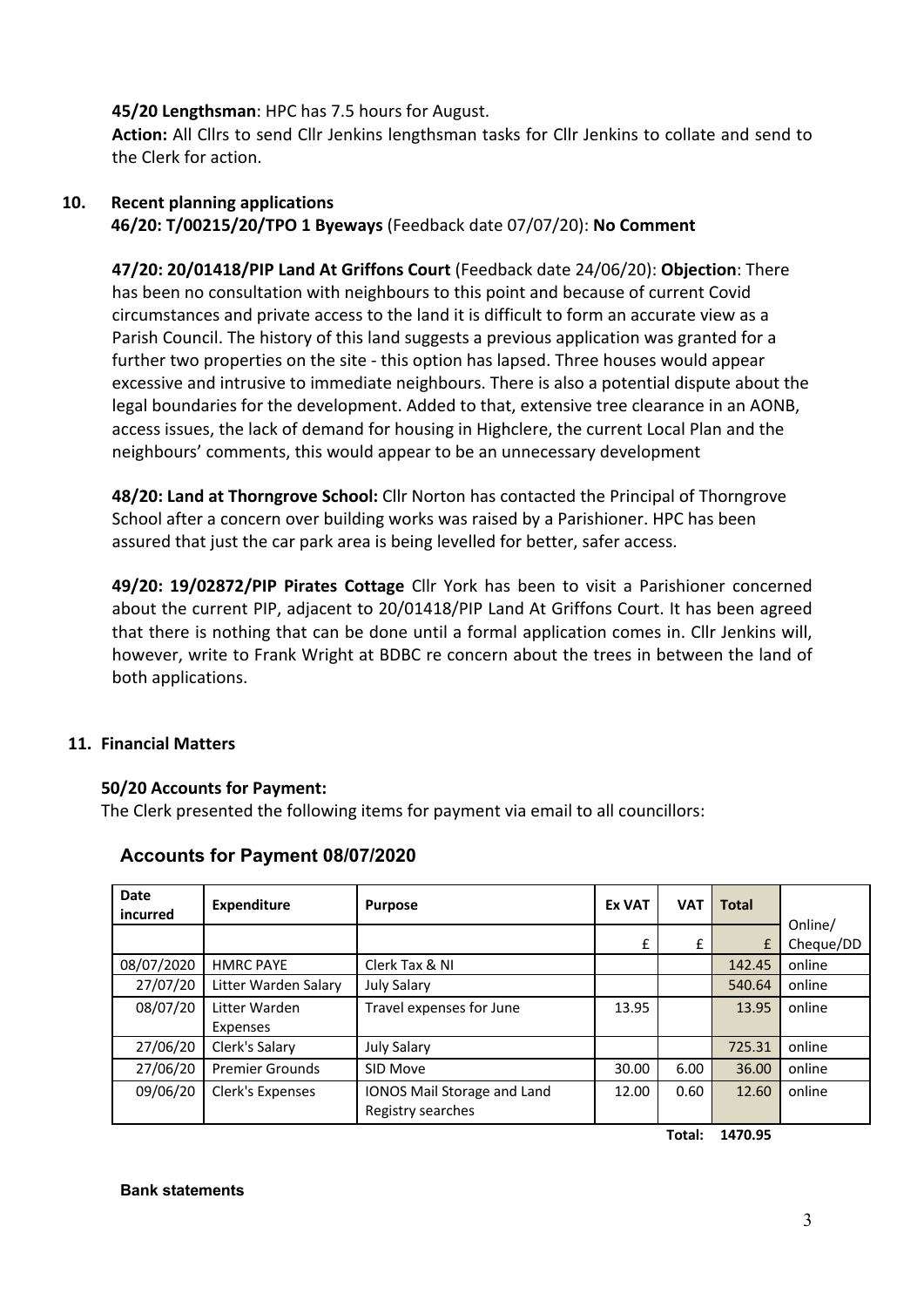**Community Current Account 29/05/20: £3161.44 Business Savings Account 06/07/20: £48379.61**

**Zurich Municipal Parish Insurance of £323.98 has been paid on 17/06/20 (agreed via email due to late payment of invoice).**

### **12. Correspondence received**

**51/20:** HPC has received correspondence from a parishioner keen to make HPC aware of the discussion of speeding issues from the NextDoor app. Cllr Norton has replied to the Parishioner explaining the actions HPC is making and inviting to come to a meeting to discuss any further issues.

The meeting finished at 8:50pm.

### **52/20 Date of the next Council Meeting:** 09 September 2020

Signed \_\_\_\_\_\_\_\_\_\_\_\_\_\_\_\_\_\_\_\_\_\_\_\_ Position \_\_\_\_\_\_\_\_\_\_\_\_\_\_\_\_Date \_\_\_\_\_\_\_\_